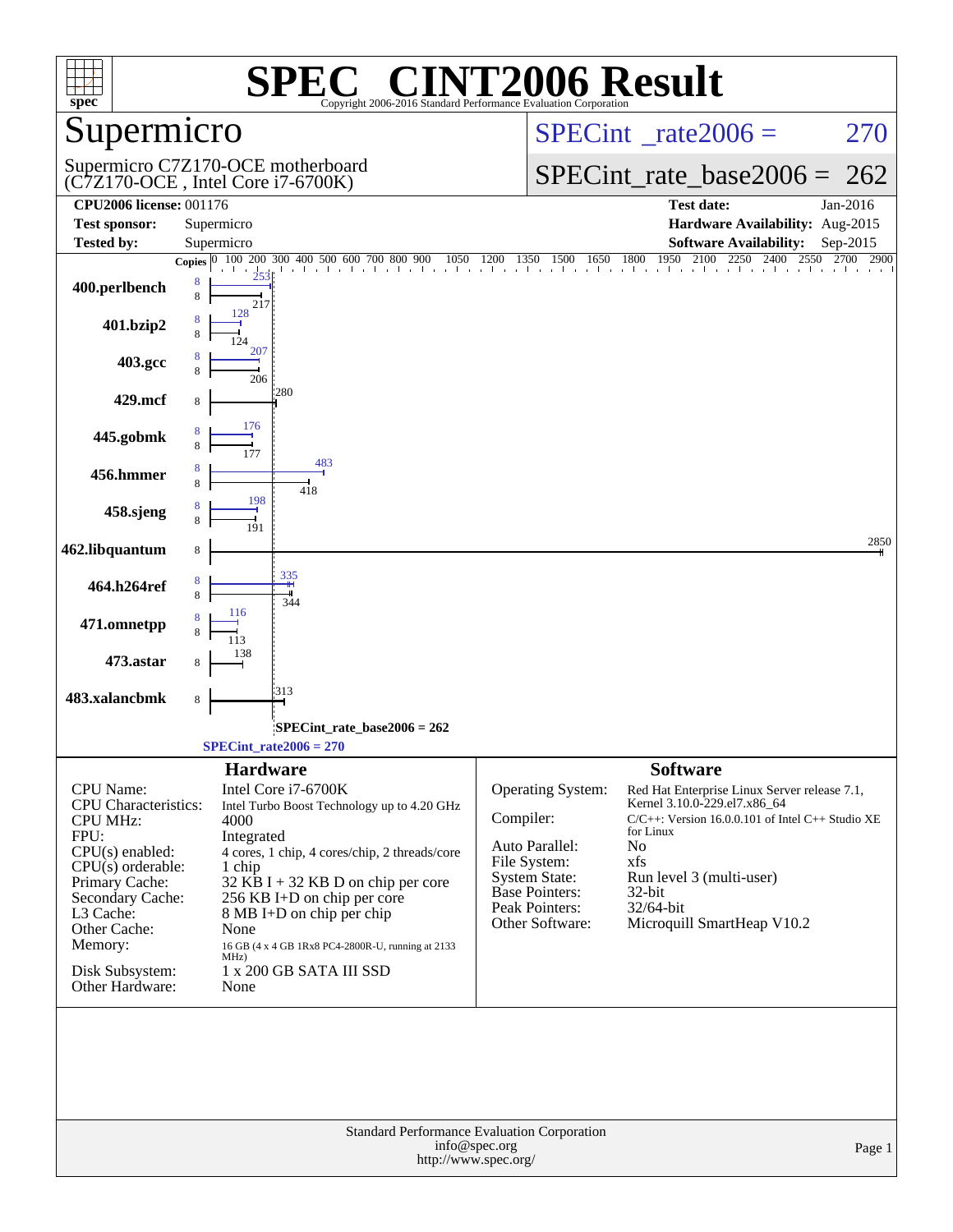

### Supermicro

(C7Z170-OCE , Intel Core i7-6700K) Supermicro C7Z170-OCE motherboard SPECint rate $2006 = 270$ 

# [SPECint\\_rate\\_base2006 =](http://www.spec.org/auto/cpu2006/Docs/result-fields.html#SPECintratebase2006)  $262$

**[CPU2006 license:](http://www.spec.org/auto/cpu2006/Docs/result-fields.html#CPU2006license)** 001176 **[Test date:](http://www.spec.org/auto/cpu2006/Docs/result-fields.html#Testdate)** Jan-2016 **[Test sponsor:](http://www.spec.org/auto/cpu2006/Docs/result-fields.html#Testsponsor)** Supermicro **[Hardware Availability:](http://www.spec.org/auto/cpu2006/Docs/result-fields.html#HardwareAvailability)** Aug-2015 **[Tested by:](http://www.spec.org/auto/cpu2006/Docs/result-fields.html#Testedby)** Supermicro **Supermicro [Software Availability:](http://www.spec.org/auto/cpu2006/Docs/result-fields.html#SoftwareAvailability)** Sep-2015

### **[Results Table](http://www.spec.org/auto/cpu2006/Docs/result-fields.html#ResultsTable)**

|                                                                                                          | <b>Base</b>   |                |       |                |            | <b>Peak</b>    |                  |                |                |              |                |              |                |              |
|----------------------------------------------------------------------------------------------------------|---------------|----------------|-------|----------------|------------|----------------|------------------|----------------|----------------|--------------|----------------|--------------|----------------|--------------|
| <b>Benchmark</b>                                                                                         | <b>Copies</b> | <b>Seconds</b> | Ratio | <b>Seconds</b> | Ratio      | <b>Seconds</b> | Ratio            | <b>Copies</b>  | <b>Seconds</b> | <b>Ratio</b> | <b>Seconds</b> | <b>Ratio</b> | <b>Seconds</b> | <b>Ratio</b> |
| 400.perlbench                                                                                            |               | 359            | 217   | 364            | 215        | 360            | 217              |                | 306            | 256          | 310            | 252          | 309            | 253          |
| 401.bzip2                                                                                                |               | 625            | 124   | 621            | 124        | 640            | 121              |                | 604            | <u>128</u>   | 607            | 127          | 601            | 129          |
| $403.\mathrm{gcc}$                                                                                       |               | 312            | 206   | 314            | 205        | 313            | <b>206</b>       |                | 309            | 208          | 312            | 207          | <u>311</u>     | 207          |
| $429$ .mcf                                                                                               |               | 265            | 275   | 260            | <b>280</b> | 259            | 281              |                | 265            | 275          | <b>260</b>     | 280          | 259            | 281          |
| $445$ .gobmk                                                                                             |               | 469            | 179   | 474            | 177        | 474            | 177              | 8              | 469            | 179          | 476            | 176          | 477            | 176          |
| 456.hmmer                                                                                                |               | 179            | 418   | 178            | 419        | 179            | 418              | 8              | 154            | 483          | 155            | 480          | 155            | <b>483</b>   |
| $458$ .sjeng                                                                                             |               | 506            | 191   | 507            | 191        | 506            | 191              |                | 488            | 198          | 488            | 198          | 489            | 198          |
| 462.libquantum                                                                                           |               | 58.0           | 2860  | 58.2           | 2850       | 58.2           | 2850             |                | 58.0           | 2860         | 58.2           | 2850         | 58.2           | 2850         |
| 464.h264ref                                                                                              |               | 514            | 344   | 511            | 347        | 529            | 335              | 8              | 500            | 354          | 529            | 335          | 536            | 330          |
| 471.omnetpp                                                                                              |               | 442            | 113   | 442            | <b>113</b> | 443            | 113 <sup> </sup> |                | 431            | 116          | 431            | 116          | 432            | 116          |
| $473$ . astar                                                                                            |               | 405            | 139   | 408            | 138        | 406            | <b>138</b>       | $\overline{8}$ | 405            | 139          | 408            | 138          | 406            | <b>138</b>   |
| 483.xalancbmk                                                                                            |               | 176            | 314   | 176            | 313        | 176            | 313              | 8              | 176            | 314          | 176            | 313          | 176            | 313          |
| Results appear in the order in which they were run. Bold underlined text indicates a median measurement. |               |                |       |                |            |                |                  |                |                |              |                |              |                |              |

#### **[Submit Notes](http://www.spec.org/auto/cpu2006/Docs/result-fields.html#SubmitNotes)**

 The taskset mechanism was used to bind copies to processors. The config file option 'submit' was used to generate taskset commands to bind each copy to a specific processor. For details, please see the config file.

### **[Operating System Notes](http://www.spec.org/auto/cpu2006/Docs/result-fields.html#OperatingSystemNotes)**

Stack size set to unlimited using "ulimit -s unlimited"

#### **[Platform Notes](http://www.spec.org/auto/cpu2006/Docs/result-fields.html#PlatformNotes)**

 As tested, the system used a Supermicro CSE-743TQ-1200B-SQ chassis. The chassis is configured with a PWS-1K25P-PQ power supply, 1 SNK-P0051AP4 heatsink, as well as 1 FAN-0103L4 rear fan and 2 FAN-0104L4 chassis fan. Sysinfo program /usr/cpu2006/config/sysinfo.rev6914 \$Rev: 6914 \$ \$Date:: 2014-06-25 #\$ e3fbb8667b5a285932ceab81e28219e1 running on C7Z170-01 Thu Jan 7 22:17:05 2016 This section contains SUT (System Under Test) info as seen by some common utilities. To remove or add to this section, see: <http://www.spec.org/cpu2006/Docs/config.html#sysinfo>

 From /proc/cpuinfo model name : Intel(R) Core(TM) i7-6700K CPU @ 4.00GHz 1 "physical id"s (chips) 8 "processors" cores, siblings (Caution: counting these is hw and system dependent. The following excerpts from /proc/cpuinfo might not be reliable. Use with Continued on next page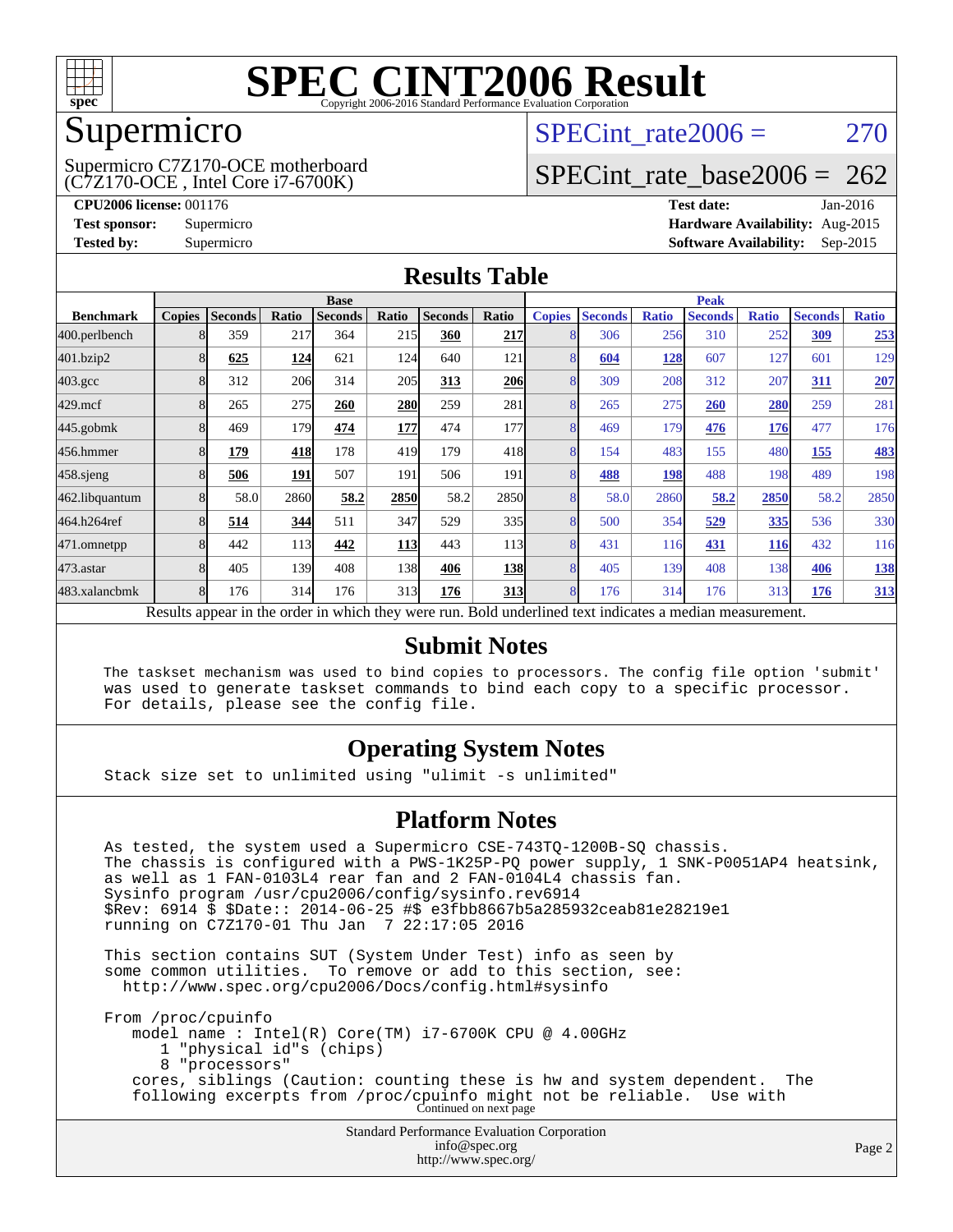

# Supermicro

 $SPECint rate2006 = 270$ 

(C7Z170-OCE , Intel Core i7-6700K) Supermicro C7Z170-OCE motherboard

[SPECint\\_rate\\_base2006 =](http://www.spec.org/auto/cpu2006/Docs/result-fields.html#SPECintratebase2006)  $262$ 

**[CPU2006 license:](http://www.spec.org/auto/cpu2006/Docs/result-fields.html#CPU2006license)** 001176 **[Test date:](http://www.spec.org/auto/cpu2006/Docs/result-fields.html#Testdate)** Jan-2016 **[Test sponsor:](http://www.spec.org/auto/cpu2006/Docs/result-fields.html#Testsponsor)** Supermicro **[Hardware Availability:](http://www.spec.org/auto/cpu2006/Docs/result-fields.html#HardwareAvailability)** Aug-2015 **[Tested by:](http://www.spec.org/auto/cpu2006/Docs/result-fields.html#Testedby)** Supermicro **Supermicro [Software Availability:](http://www.spec.org/auto/cpu2006/Docs/result-fields.html#SoftwareAvailability)** Sep-2015

### **[Platform Notes \(Continued\)](http://www.spec.org/auto/cpu2006/Docs/result-fields.html#PlatformNotes)**

 caution.) cpu cores : 4 siblings : 8 physical 0: cores 0 1 2 3 cache size : 8192 KB From /proc/meminfo MemTotal: 16206016 kB HugePages\_Total: 0<br>Hugepagesize: 2048 kB Hugepagesize: From /etc/\*release\* /etc/\*version\* os-release: NAME="Red Hat Enterprise Linux Server" VERSION="7.1 (Maipo)" ID="rhel" ID\_LIKE="fedora" VERSION\_ID="7.1" PRETTY\_NAME="Red Hat Enterprise Linux Server 7.1 (Maipo)" ANSI\_COLOR="0;31" CPE\_NAME="cpe:/o:redhat:enterprise\_linux:7.1:GA:server" redhat-release: Red Hat Enterprise Linux Server release 7.1 (Maipo) system-release: Red Hat Enterprise Linux Server release 7.1 (Maipo) system-release-cpe: cpe:/o:redhat:enterprise\_linux:7.1:ga:server uname -a: Linux C7Z170-01 3.10.0-229.el7.x86\_64 #1 SMP Thu Jan 29 18:37:38 EST 2015 x86\_64 x86\_64 x86\_64 GNU/Linux run-level 3 Jan 7 18:22 SPEC is set to: /usr/cpu2006 Filesystem Type Size Used Avail Use% Mounted on /dev/sda2 xfs 183G 32G 151G 18% / Additional information from dmidecode: Warning: Use caution when you interpret this section. The 'dmidecode' program reads system data which is "intended to allow hardware to be accurately determined", but the intent may not be met, as there are frequent changes to hardware, firmware, and the "DMTF SMBIOS" standard. BIOS American Megatrends Inc. 1.0 12/14/2015 Memory: 4x 0420 F4-2800C16-4GRK 4 GB 1 rank 2133 MHz (End of data from sysinfo program)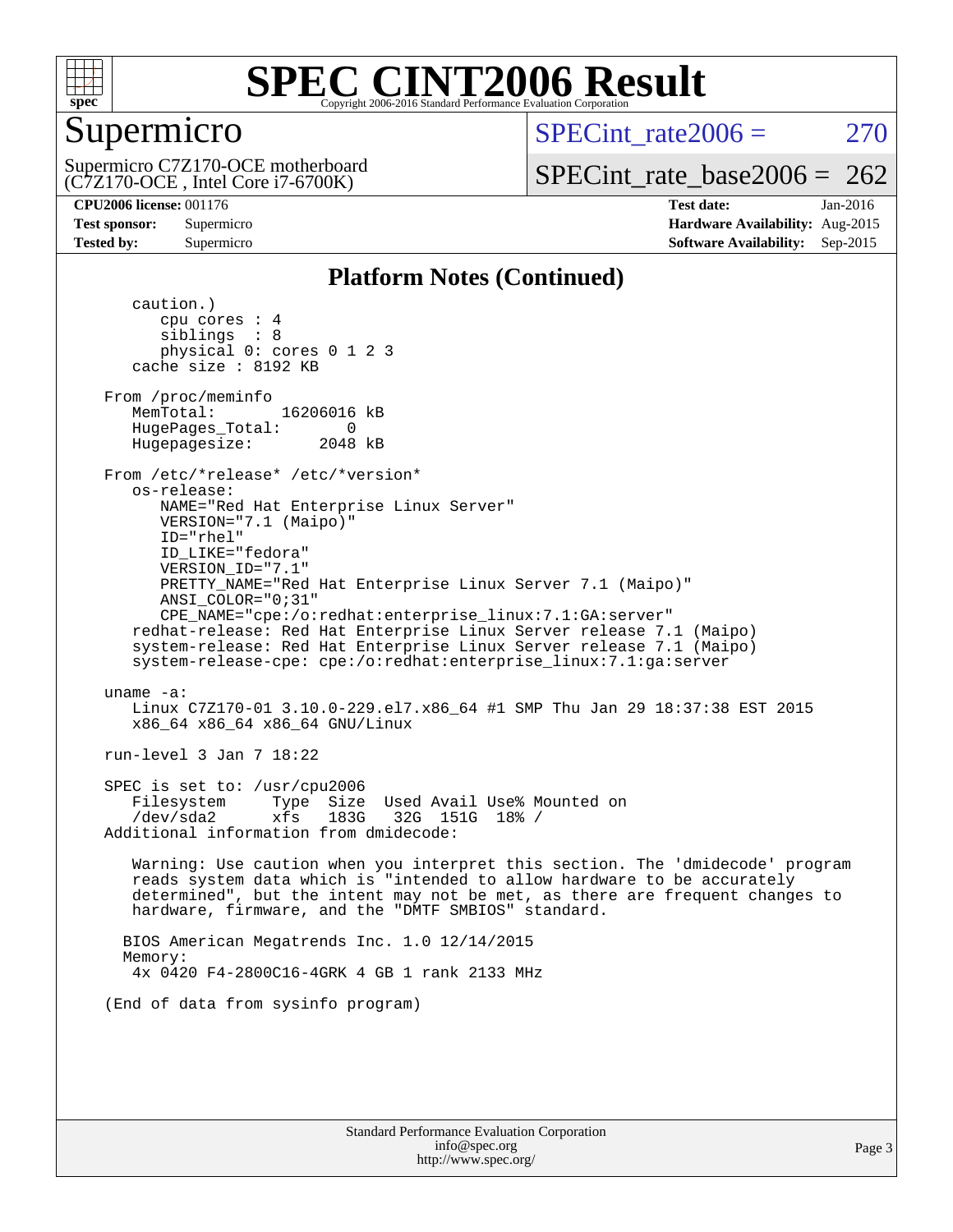

# Supermicro

SPECint rate $2006 = 270$ 

(C7Z170-OCE , Intel Core i7-6700K) Supermicro C7Z170-OCE motherboard

[SPECint\\_rate\\_base2006 =](http://www.spec.org/auto/cpu2006/Docs/result-fields.html#SPECintratebase2006)  $262$ 

**[CPU2006 license:](http://www.spec.org/auto/cpu2006/Docs/result-fields.html#CPU2006license)** 001176 **[Test date:](http://www.spec.org/auto/cpu2006/Docs/result-fields.html#Testdate)** Jan-2016 **[Test sponsor:](http://www.spec.org/auto/cpu2006/Docs/result-fields.html#Testsponsor)** Supermicro **[Hardware Availability:](http://www.spec.org/auto/cpu2006/Docs/result-fields.html#HardwareAvailability)** Aug-2015 **[Tested by:](http://www.spec.org/auto/cpu2006/Docs/result-fields.html#Testedby)** Supermicro **Supermicro [Software Availability:](http://www.spec.org/auto/cpu2006/Docs/result-fields.html#SoftwareAvailability)** Sep-2015

#### **[General Notes](http://www.spec.org/auto/cpu2006/Docs/result-fields.html#GeneralNotes)**

Environment variables set by runspec before the start of the run: LD LIBRARY PATH = "/usr/cpu2006/libs/32:/usr/cpu2006/libs/64:/usr/cpu2006/sh"

 Binaries compiled on a system with 1x Intel Core i5-4670K CPU + 32GB memory using RedHat EL 7.1 Transparent Huge Pages enabled with: echo always > /sys/kernel/mm/transparent\_hugepage/enabled

# **[Base Compiler Invocation](http://www.spec.org/auto/cpu2006/Docs/result-fields.html#BaseCompilerInvocation)**

[C benchmarks](http://www.spec.org/auto/cpu2006/Docs/result-fields.html#Cbenchmarks):

[icc -m32 -L/opt/intel/compilers\\_and\\_libraries\\_2016/linux/compiler/lib/ia32\\_lin](http://www.spec.org/cpu2006/results/res2016q1/cpu2006-20160108-38635.flags.html#user_CCbase_intel_icc_e10256ba5924b668798078a321b0cb3f)

#### [C++ benchmarks:](http://www.spec.org/auto/cpu2006/Docs/result-fields.html#CXXbenchmarks)

[icpc -m32 -L/opt/intel/compilers\\_and\\_libraries\\_2016/linux/compiler/lib/ia32\\_lin](http://www.spec.org/cpu2006/results/res2016q1/cpu2006-20160108-38635.flags.html#user_CXXbase_intel_icpc_b4f50a394bdb4597aa5879c16bc3f5c5)

# **[Base Portability Flags](http://www.spec.org/auto/cpu2006/Docs/result-fields.html#BasePortabilityFlags)**

 400.perlbench: [-D\\_FILE\\_OFFSET\\_BITS=64](http://www.spec.org/cpu2006/results/res2016q1/cpu2006-20160108-38635.flags.html#user_basePORTABILITY400_perlbench_file_offset_bits_64_438cf9856305ebd76870a2c6dc2689ab) [-DSPEC\\_CPU\\_LINUX\\_IA32](http://www.spec.org/cpu2006/results/res2016q1/cpu2006-20160108-38635.flags.html#b400.perlbench_baseCPORTABILITY_DSPEC_CPU_LINUX_IA32)  $401.bzip2: -D$ FILE\_OFFSET\_BITS=64 403.gcc: [-D\\_FILE\\_OFFSET\\_BITS=64](http://www.spec.org/cpu2006/results/res2016q1/cpu2006-20160108-38635.flags.html#user_basePORTABILITY403_gcc_file_offset_bits_64_438cf9856305ebd76870a2c6dc2689ab) 429.mcf: [-D\\_FILE\\_OFFSET\\_BITS=64](http://www.spec.org/cpu2006/results/res2016q1/cpu2006-20160108-38635.flags.html#user_basePORTABILITY429_mcf_file_offset_bits_64_438cf9856305ebd76870a2c6dc2689ab) 445.gobmk: [-D\\_FILE\\_OFFSET\\_BITS=64](http://www.spec.org/cpu2006/results/res2016q1/cpu2006-20160108-38635.flags.html#user_basePORTABILITY445_gobmk_file_offset_bits_64_438cf9856305ebd76870a2c6dc2689ab) 456.hmmer: [-D\\_FILE\\_OFFSET\\_BITS=64](http://www.spec.org/cpu2006/results/res2016q1/cpu2006-20160108-38635.flags.html#user_basePORTABILITY456_hmmer_file_offset_bits_64_438cf9856305ebd76870a2c6dc2689ab) 458.sjeng: [-D\\_FILE\\_OFFSET\\_BITS=64](http://www.spec.org/cpu2006/results/res2016q1/cpu2006-20160108-38635.flags.html#user_basePORTABILITY458_sjeng_file_offset_bits_64_438cf9856305ebd76870a2c6dc2689ab) 462.libquantum: [-D\\_FILE\\_OFFSET\\_BITS=64](http://www.spec.org/cpu2006/results/res2016q1/cpu2006-20160108-38635.flags.html#user_basePORTABILITY462_libquantum_file_offset_bits_64_438cf9856305ebd76870a2c6dc2689ab) [-DSPEC\\_CPU\\_LINUX](http://www.spec.org/cpu2006/results/res2016q1/cpu2006-20160108-38635.flags.html#b462.libquantum_baseCPORTABILITY_DSPEC_CPU_LINUX) 464.h264ref: [-D\\_FILE\\_OFFSET\\_BITS=64](http://www.spec.org/cpu2006/results/res2016q1/cpu2006-20160108-38635.flags.html#user_basePORTABILITY464_h264ref_file_offset_bits_64_438cf9856305ebd76870a2c6dc2689ab) 471.omnetpp: [-D\\_FILE\\_OFFSET\\_BITS=64](http://www.spec.org/cpu2006/results/res2016q1/cpu2006-20160108-38635.flags.html#user_basePORTABILITY471_omnetpp_file_offset_bits_64_438cf9856305ebd76870a2c6dc2689ab) 473.astar: [-D\\_FILE\\_OFFSET\\_BITS=64](http://www.spec.org/cpu2006/results/res2016q1/cpu2006-20160108-38635.flags.html#user_basePORTABILITY473_astar_file_offset_bits_64_438cf9856305ebd76870a2c6dc2689ab) 483.xalancbmk: [-D\\_FILE\\_OFFSET\\_BITS=64](http://www.spec.org/cpu2006/results/res2016q1/cpu2006-20160108-38635.flags.html#user_basePORTABILITY483_xalancbmk_file_offset_bits_64_438cf9856305ebd76870a2c6dc2689ab) [-DSPEC\\_CPU\\_LINUX](http://www.spec.org/cpu2006/results/res2016q1/cpu2006-20160108-38635.flags.html#b483.xalancbmk_baseCXXPORTABILITY_DSPEC_CPU_LINUX)

# **[Base Optimization Flags](http://www.spec.org/auto/cpu2006/Docs/result-fields.html#BaseOptimizationFlags)**

[C benchmarks](http://www.spec.org/auto/cpu2006/Docs/result-fields.html#Cbenchmarks):

[-xCORE-AVX2](http://www.spec.org/cpu2006/results/res2016q1/cpu2006-20160108-38635.flags.html#user_CCbase_f-xAVX2_5f5fc0cbe2c9f62c816d3e45806c70d7) [-ipo](http://www.spec.org/cpu2006/results/res2016q1/cpu2006-20160108-38635.flags.html#user_CCbase_f-ipo) [-O3](http://www.spec.org/cpu2006/results/res2016q1/cpu2006-20160108-38635.flags.html#user_CCbase_f-O3) [-no-prec-div](http://www.spec.org/cpu2006/results/res2016q1/cpu2006-20160108-38635.flags.html#user_CCbase_f-no-prec-div) [-opt-prefetch](http://www.spec.org/cpu2006/results/res2016q1/cpu2006-20160108-38635.flags.html#user_CCbase_f-opt-prefetch)

[C++ benchmarks:](http://www.spec.org/auto/cpu2006/Docs/result-fields.html#CXXbenchmarks)

[-xCORE-AVX2](http://www.spec.org/cpu2006/results/res2016q1/cpu2006-20160108-38635.flags.html#user_CXXbase_f-xAVX2_5f5fc0cbe2c9f62c816d3e45806c70d7) [-ipo](http://www.spec.org/cpu2006/results/res2016q1/cpu2006-20160108-38635.flags.html#user_CXXbase_f-ipo) [-O3](http://www.spec.org/cpu2006/results/res2016q1/cpu2006-20160108-38635.flags.html#user_CXXbase_f-O3) [-no-prec-div](http://www.spec.org/cpu2006/results/res2016q1/cpu2006-20160108-38635.flags.html#user_CXXbase_f-no-prec-div) [-opt-prefetch](http://www.spec.org/cpu2006/results/res2016q1/cpu2006-20160108-38635.flags.html#user_CXXbase_f-opt-prefetch) [-Wl,-z,muldefs](http://www.spec.org/cpu2006/results/res2016q1/cpu2006-20160108-38635.flags.html#user_CXXbase_link_force_multiple1_74079c344b956b9658436fd1b6dd3a8a) [-L/sh -lsmartheap](http://www.spec.org/cpu2006/results/res2016q1/cpu2006-20160108-38635.flags.html#user_CXXbase_SmartHeap_32f6c82aa1ed9c52345d30cf6e4a0499)

### **[Base Other Flags](http://www.spec.org/auto/cpu2006/Docs/result-fields.html#BaseOtherFlags)**

[C benchmarks](http://www.spec.org/auto/cpu2006/Docs/result-fields.html#Cbenchmarks):

Continued on next page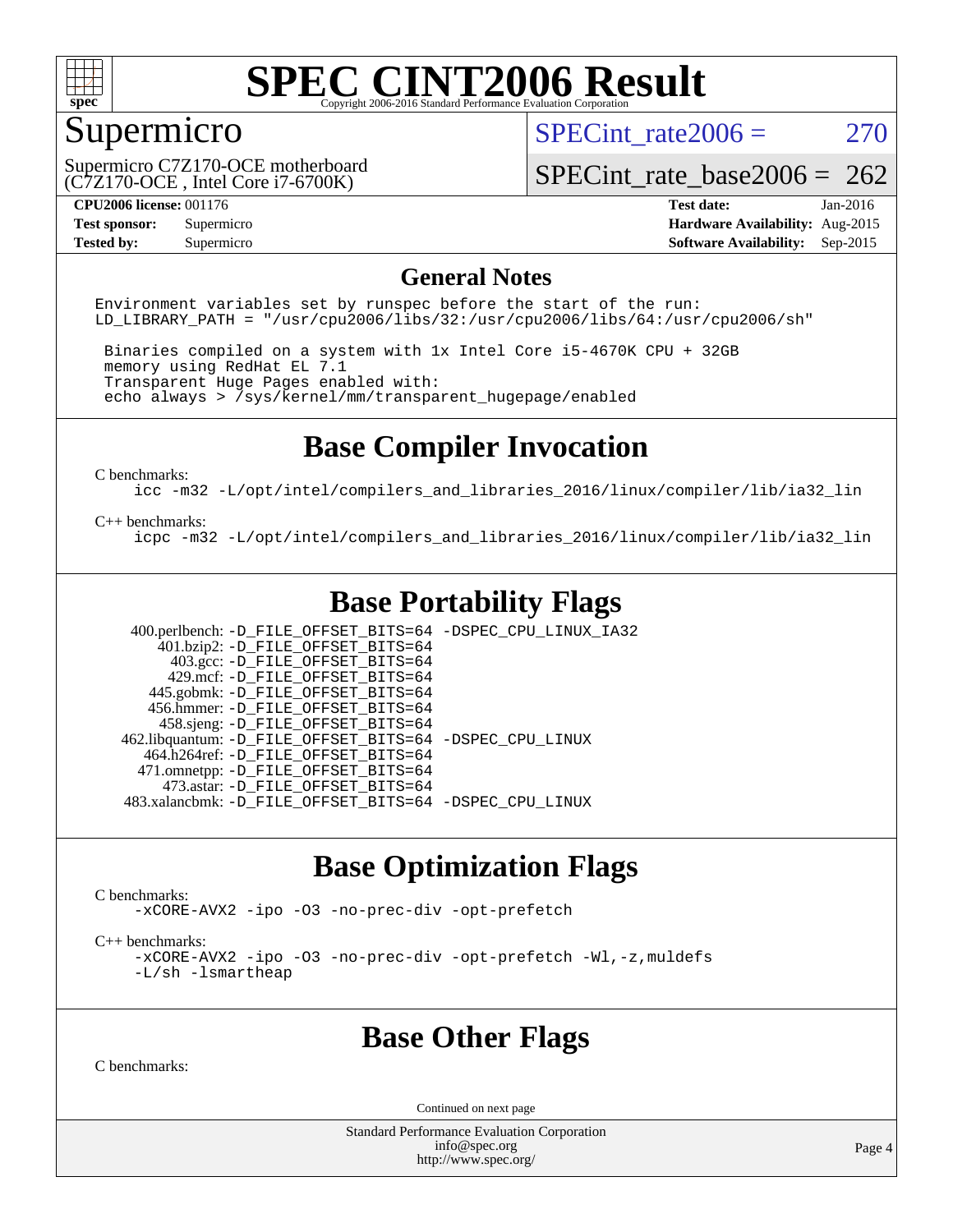

# Supermicro

SPECint rate $2006 = 270$ 

(C7Z170-OCE , Intel Core i7-6700K) Supermicro C7Z170-OCE motherboard [SPECint\\_rate\\_base2006 =](http://www.spec.org/auto/cpu2006/Docs/result-fields.html#SPECintratebase2006)  $262$ 

**[CPU2006 license:](http://www.spec.org/auto/cpu2006/Docs/result-fields.html#CPU2006license)** 001176 **[Test date:](http://www.spec.org/auto/cpu2006/Docs/result-fields.html#Testdate)** Jan-2016 **[Test sponsor:](http://www.spec.org/auto/cpu2006/Docs/result-fields.html#Testsponsor)** Supermicro **[Hardware Availability:](http://www.spec.org/auto/cpu2006/Docs/result-fields.html#HardwareAvailability)** Aug-2015 **[Tested by:](http://www.spec.org/auto/cpu2006/Docs/result-fields.html#Testedby)** Supermicro **[Software Availability:](http://www.spec.org/auto/cpu2006/Docs/result-fields.html#SoftwareAvailability)** Sep-2015

# **[Base Other Flags \(Continued\)](http://www.spec.org/auto/cpu2006/Docs/result-fields.html#BaseOtherFlags)**

403.gcc: [-Dalloca=\\_alloca](http://www.spec.org/cpu2006/results/res2016q1/cpu2006-20160108-38635.flags.html#b403.gcc_baseEXTRA_CFLAGS_Dalloca_be3056838c12de2578596ca5467af7f3)

# **[Peak Compiler Invocation](http://www.spec.org/auto/cpu2006/Docs/result-fields.html#PeakCompilerInvocation)**

[C benchmarks \(except as noted below\)](http://www.spec.org/auto/cpu2006/Docs/result-fields.html#Cbenchmarksexceptasnotedbelow):

[icc -m32 -L/opt/intel/compilers\\_and\\_libraries\\_2016/linux/compiler/lib/ia32\\_lin](http://www.spec.org/cpu2006/results/res2016q1/cpu2006-20160108-38635.flags.html#user_CCpeak_intel_icc_e10256ba5924b668798078a321b0cb3f)

400.perlbench: [icc -m64](http://www.spec.org/cpu2006/results/res2016q1/cpu2006-20160108-38635.flags.html#user_peakCCLD400_perlbench_intel_icc_64bit_bda6cc9af1fdbb0edc3795bac97ada53)

401.bzip2: [icc -m64](http://www.spec.org/cpu2006/results/res2016q1/cpu2006-20160108-38635.flags.html#user_peakCCLD401_bzip2_intel_icc_64bit_bda6cc9af1fdbb0edc3795bac97ada53)

456.hmmer: [icc -m64](http://www.spec.org/cpu2006/results/res2016q1/cpu2006-20160108-38635.flags.html#user_peakCCLD456_hmmer_intel_icc_64bit_bda6cc9af1fdbb0edc3795bac97ada53)

458.sjeng: [icc -m64](http://www.spec.org/cpu2006/results/res2016q1/cpu2006-20160108-38635.flags.html#user_peakCCLD458_sjeng_intel_icc_64bit_bda6cc9af1fdbb0edc3795bac97ada53)

#### [C++ benchmarks:](http://www.spec.org/auto/cpu2006/Docs/result-fields.html#CXXbenchmarks)

[icpc -m32 -L/opt/intel/compilers\\_and\\_libraries\\_2016/linux/compiler/lib/ia32\\_lin](http://www.spec.org/cpu2006/results/res2016q1/cpu2006-20160108-38635.flags.html#user_CXXpeak_intel_icpc_b4f50a394bdb4597aa5879c16bc3f5c5)

# **[Peak Portability Flags](http://www.spec.org/auto/cpu2006/Docs/result-fields.html#PeakPortabilityFlags)**

 400.perlbench: [-D\\_FILE\\_OFFSET\\_BITS=64](http://www.spec.org/cpu2006/results/res2016q1/cpu2006-20160108-38635.flags.html#user_peakPORTABILITY400_perlbench_file_offset_bits_64_438cf9856305ebd76870a2c6dc2689ab) [-DSPEC\\_CPU\\_LP64](http://www.spec.org/cpu2006/results/res2016q1/cpu2006-20160108-38635.flags.html#b400.perlbench_peakCPORTABILITY_DSPEC_CPU_LP64) [-DSPEC\\_CPU\\_LINUX\\_X64](http://www.spec.org/cpu2006/results/res2016q1/cpu2006-20160108-38635.flags.html#b400.perlbench_peakCPORTABILITY_DSPEC_CPU_LINUX_X64) 401.bzip2: [-D\\_FILE\\_OFFSET\\_BITS=64](http://www.spec.org/cpu2006/results/res2016q1/cpu2006-20160108-38635.flags.html#user_peakPORTABILITY401_bzip2_file_offset_bits_64_438cf9856305ebd76870a2c6dc2689ab) [-DSPEC\\_CPU\\_LP64](http://www.spec.org/cpu2006/results/res2016q1/cpu2006-20160108-38635.flags.html#suite_peakCPORTABILITY401_bzip2_DSPEC_CPU_LP64) 403.gcc: [-D\\_FILE\\_OFFSET\\_BITS=64](http://www.spec.org/cpu2006/results/res2016q1/cpu2006-20160108-38635.flags.html#user_peakPORTABILITY403_gcc_file_offset_bits_64_438cf9856305ebd76870a2c6dc2689ab) 429.mcf: [-D\\_FILE\\_OFFSET\\_BITS=64](http://www.spec.org/cpu2006/results/res2016q1/cpu2006-20160108-38635.flags.html#user_peakPORTABILITY429_mcf_file_offset_bits_64_438cf9856305ebd76870a2c6dc2689ab) 445.gobmk: [-D\\_FILE\\_OFFSET\\_BITS=64](http://www.spec.org/cpu2006/results/res2016q1/cpu2006-20160108-38635.flags.html#user_peakPORTABILITY445_gobmk_file_offset_bits_64_438cf9856305ebd76870a2c6dc2689ab) 456.hmmer: [-D\\_FILE\\_OFFSET\\_BITS=64](http://www.spec.org/cpu2006/results/res2016q1/cpu2006-20160108-38635.flags.html#user_peakPORTABILITY456_hmmer_file_offset_bits_64_438cf9856305ebd76870a2c6dc2689ab) [-DSPEC\\_CPU\\_LP64](http://www.spec.org/cpu2006/results/res2016q1/cpu2006-20160108-38635.flags.html#suite_peakCPORTABILITY456_hmmer_DSPEC_CPU_LP64) 458.sjeng: [-D\\_FILE\\_OFFSET\\_BITS=64](http://www.spec.org/cpu2006/results/res2016q1/cpu2006-20160108-38635.flags.html#user_peakPORTABILITY458_sjeng_file_offset_bits_64_438cf9856305ebd76870a2c6dc2689ab) [-DSPEC\\_CPU\\_LP64](http://www.spec.org/cpu2006/results/res2016q1/cpu2006-20160108-38635.flags.html#suite_peakCPORTABILITY458_sjeng_DSPEC_CPU_LP64) 462.libquantum: [-D\\_FILE\\_OFFSET\\_BITS=64](http://www.spec.org/cpu2006/results/res2016q1/cpu2006-20160108-38635.flags.html#user_peakPORTABILITY462_libquantum_file_offset_bits_64_438cf9856305ebd76870a2c6dc2689ab) [-DSPEC\\_CPU\\_LINUX](http://www.spec.org/cpu2006/results/res2016q1/cpu2006-20160108-38635.flags.html#b462.libquantum_peakCPORTABILITY_DSPEC_CPU_LINUX) 464.h264ref: [-D\\_FILE\\_OFFSET\\_BITS=64](http://www.spec.org/cpu2006/results/res2016q1/cpu2006-20160108-38635.flags.html#user_peakPORTABILITY464_h264ref_file_offset_bits_64_438cf9856305ebd76870a2c6dc2689ab) 471.omnetpp: [-D\\_FILE\\_OFFSET\\_BITS=64](http://www.spec.org/cpu2006/results/res2016q1/cpu2006-20160108-38635.flags.html#user_peakPORTABILITY471_omnetpp_file_offset_bits_64_438cf9856305ebd76870a2c6dc2689ab) 473.astar: [-D\\_FILE\\_OFFSET\\_BITS=64](http://www.spec.org/cpu2006/results/res2016q1/cpu2006-20160108-38635.flags.html#user_peakPORTABILITY473_astar_file_offset_bits_64_438cf9856305ebd76870a2c6dc2689ab) 483.xalancbmk: [-D\\_FILE\\_OFFSET\\_BITS=64](http://www.spec.org/cpu2006/results/res2016q1/cpu2006-20160108-38635.flags.html#user_peakPORTABILITY483_xalancbmk_file_offset_bits_64_438cf9856305ebd76870a2c6dc2689ab) [-DSPEC\\_CPU\\_LINUX](http://www.spec.org/cpu2006/results/res2016q1/cpu2006-20160108-38635.flags.html#b483.xalancbmk_peakCXXPORTABILITY_DSPEC_CPU_LINUX)

### **[Peak Optimization Flags](http://www.spec.org/auto/cpu2006/Docs/result-fields.html#PeakOptimizationFlags)**

[C benchmarks](http://www.spec.org/auto/cpu2006/Docs/result-fields.html#Cbenchmarks):

 400.perlbench: [-xCORE-AVX2](http://www.spec.org/cpu2006/results/res2016q1/cpu2006-20160108-38635.flags.html#user_peakPASS2_CFLAGSPASS2_LDCFLAGS400_perlbench_f-xAVX2_5f5fc0cbe2c9f62c816d3e45806c70d7)(pass 2) [-prof-gen:threadsafe](http://www.spec.org/cpu2006/results/res2016q1/cpu2006-20160108-38635.flags.html#user_peakPASS1_CFLAGSPASS1_LDCFLAGS400_perlbench_prof_gen_21a26eb79f378b550acd7bec9fe4467a)(pass 1)  $-i\text{po}(pass 2) -\tilde{O}3(pass 2)$  [-no-prec-div](http://www.spec.org/cpu2006/results/res2016q1/cpu2006-20160108-38635.flags.html#user_peakPASS2_CFLAGSPASS2_LDCFLAGS400_perlbench_f-no-prec-div)(pass 2) [-par-num-threads=1](http://www.spec.org/cpu2006/results/res2016q1/cpu2006-20160108-38635.flags.html#user_peakPASS1_CFLAGSPASS1_LDCFLAGS400_perlbench_par_num_threads_786a6ff141b4e9e90432e998842df6c2)(pass 1) [-prof-use](http://www.spec.org/cpu2006/results/res2016q1/cpu2006-20160108-38635.flags.html#user_peakPASS2_CFLAGSPASS2_LDCFLAGS400_perlbench_prof_use_bccf7792157ff70d64e32fe3e1250b55)(pass 2) [-auto-ilp32](http://www.spec.org/cpu2006/results/res2016q1/cpu2006-20160108-38635.flags.html#user_peakCOPTIMIZE400_perlbench_f-auto-ilp32)

 401.bzip2: [-xCORE-AVX2](http://www.spec.org/cpu2006/results/res2016q1/cpu2006-20160108-38635.flags.html#user_peakPASS2_CFLAGSPASS2_LDCFLAGS401_bzip2_f-xAVX2_5f5fc0cbe2c9f62c816d3e45806c70d7)(pass 2) [-prof-gen:threadsafe](http://www.spec.org/cpu2006/results/res2016q1/cpu2006-20160108-38635.flags.html#user_peakPASS1_CFLAGSPASS1_LDCFLAGS401_bzip2_prof_gen_21a26eb79f378b550acd7bec9fe4467a)(pass 1)  $-i\text{po}(pass 2) -\overline{O}3(pass 2)$  [-no-prec-div](http://www.spec.org/cpu2006/results/res2016q1/cpu2006-20160108-38635.flags.html#user_peakPASS2_CFLAGSPASS2_LDCFLAGS401_bzip2_f-no-prec-div)(pass 2) [-par-num-threads=1](http://www.spec.org/cpu2006/results/res2016q1/cpu2006-20160108-38635.flags.html#user_peakPASS1_CFLAGSPASS1_LDCFLAGS401_bzip2_par_num_threads_786a6ff141b4e9e90432e998842df6c2)(pass 1) [-prof-use](http://www.spec.org/cpu2006/results/res2016q1/cpu2006-20160108-38635.flags.html#user_peakPASS2_CFLAGSPASS2_LDCFLAGS401_bzip2_prof_use_bccf7792157ff70d64e32fe3e1250b55)(pass 2) [-opt-prefetch](http://www.spec.org/cpu2006/results/res2016q1/cpu2006-20160108-38635.flags.html#user_peakCOPTIMIZE401_bzip2_f-opt-prefetch) [-auto-ilp32](http://www.spec.org/cpu2006/results/res2016q1/cpu2006-20160108-38635.flags.html#user_peakCOPTIMIZE401_bzip2_f-auto-ilp32) [-ansi-alias](http://www.spec.org/cpu2006/results/res2016q1/cpu2006-20160108-38635.flags.html#user_peakCOPTIMIZE401_bzip2_f-ansi-alias)

Continued on next page

Standard Performance Evaluation Corporation [info@spec.org](mailto:info@spec.org) <http://www.spec.org/>

Page 5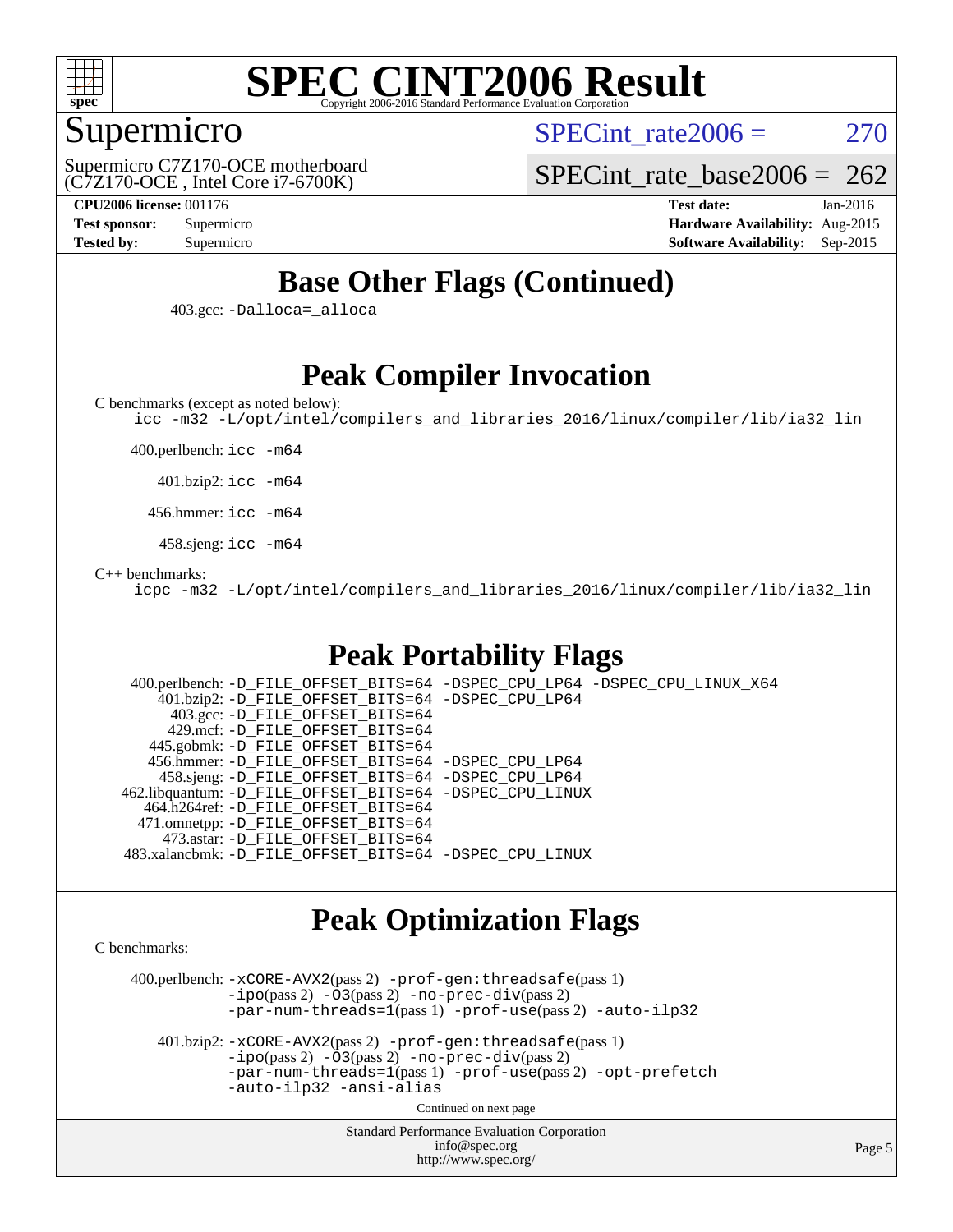

# Supermicro

SPECint rate $2006 = 270$ 

(C7Z170-OCE , Intel Core i7-6700K) Supermicro C7Z170-OCE motherboard

SPECint rate base2006 =  $262$ 

**[CPU2006 license:](http://www.spec.org/auto/cpu2006/Docs/result-fields.html#CPU2006license)** 001176 **[Test date:](http://www.spec.org/auto/cpu2006/Docs/result-fields.html#Testdate)** Jan-2016 **[Test sponsor:](http://www.spec.org/auto/cpu2006/Docs/result-fields.html#Testsponsor)** Supermicro **[Hardware Availability:](http://www.spec.org/auto/cpu2006/Docs/result-fields.html#HardwareAvailability)** Aug-2015 **[Tested by:](http://www.spec.org/auto/cpu2006/Docs/result-fields.html#Testedby)** Supermicro **[Software Availability:](http://www.spec.org/auto/cpu2006/Docs/result-fields.html#SoftwareAvailability)** Sep-2015

# **[Peak Optimization Flags \(Continued\)](http://www.spec.org/auto/cpu2006/Docs/result-fields.html#PeakOptimizationFlags)**

```
 403.gcc: -xCORE-AVX2 -ipo -O3 -no-prec-div
         429.mcf: basepeak = yes
       445.gobmk: -xCORE-AVX2(pass 2) -prof-gen:threadsafe(pass 1)
                -prof-use(pass 2) -par-num-threads=1(pass 1) -ansi-alias
       456.hmmer: -xCORE-AVX2 -ipo -O3 -no-prec-div -unroll2 -auto-ilp32
         458.sjeng: -xCORE-AVX2(pass 2) -prof-gen:threadsafe(pass 1)
                -i\text{po}(pass 2) -\ddot{o}3(pass 2)-no-prec-div(pass 2)
                -par-num-threads=1(pass 1) -prof-use(pass 2) -unroll4
                -auto-ilp32
   462.libquantum: basepeak = yes
      464.h264ref: -xCORE-AVX2(pass 2) -prof-gen:threadsafe(pass 1)
                -ipo(pass 2) -O3(pass 2) -no-prec-div(pass 2)
                -par-num-threads=1(pass 1) -prof-use(pass 2) -unroll2
                -ansi-alias
C++ benchmarks: 
      471.omnetpp: -xCORE-AVX2(pass 2) -prof-gen:threadsafe(pass 1)
                -ipo(pass 2) -O3(pass 2) -no-prec-div(pass 2)
                -par-num-threads=1(pass 1) -prof-use(pass 2) -ansi-alias
                -opt-ra-region-strategy=block -Wl,-z,muldefs
                -L/sh -lsmartheap
         473.astar: basepeak = yes
   483.xalanchmk: basepeak = yesPeak Other Flags
C benchmarks:
```
403.gcc: [-Dalloca=\\_alloca](http://www.spec.org/cpu2006/results/res2016q1/cpu2006-20160108-38635.flags.html#b403.gcc_peakEXTRA_CFLAGS_Dalloca_be3056838c12de2578596ca5467af7f3)

The flags files that were used to format this result can be browsed at <http://www.spec.org/cpu2006/flags/Intel-ic16.0-official-linux64.html> <http://www.spec.org/cpu2006/flags/Supermicro-Platform-Settings-V1.2-revH.html>

You can also download the XML flags sources by saving the following links:

<http://www.spec.org/cpu2006/flags/Intel-ic16.0-official-linux64.xml>

<http://www.spec.org/cpu2006/flags/Supermicro-Platform-Settings-V1.2-revH.xml>

Standard Performance Evaluation Corporation [info@spec.org](mailto:info@spec.org) <http://www.spec.org/>

Page 6